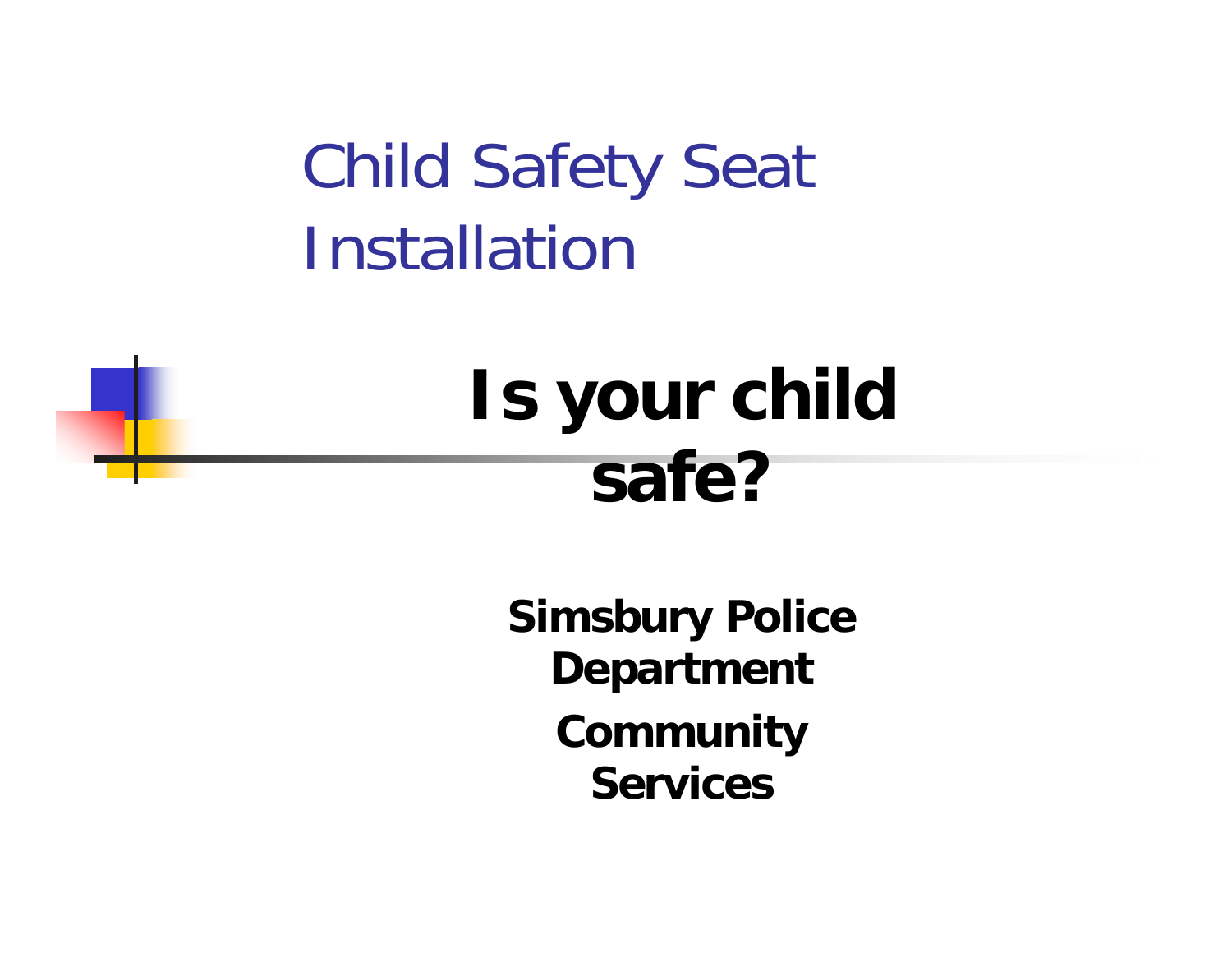## Traveling Safely with Children

- $\mathbb{R}^n$ ■ Everybody needs a child safety seat, booster seat, or safety belt.
- $\mathbb{R}^3$ **There must be one safety belt for each** person.
- $\mathbb{R}^3$ **People who are not buckled can be** thrown from the car or around inside the car causing injury to themselves or others.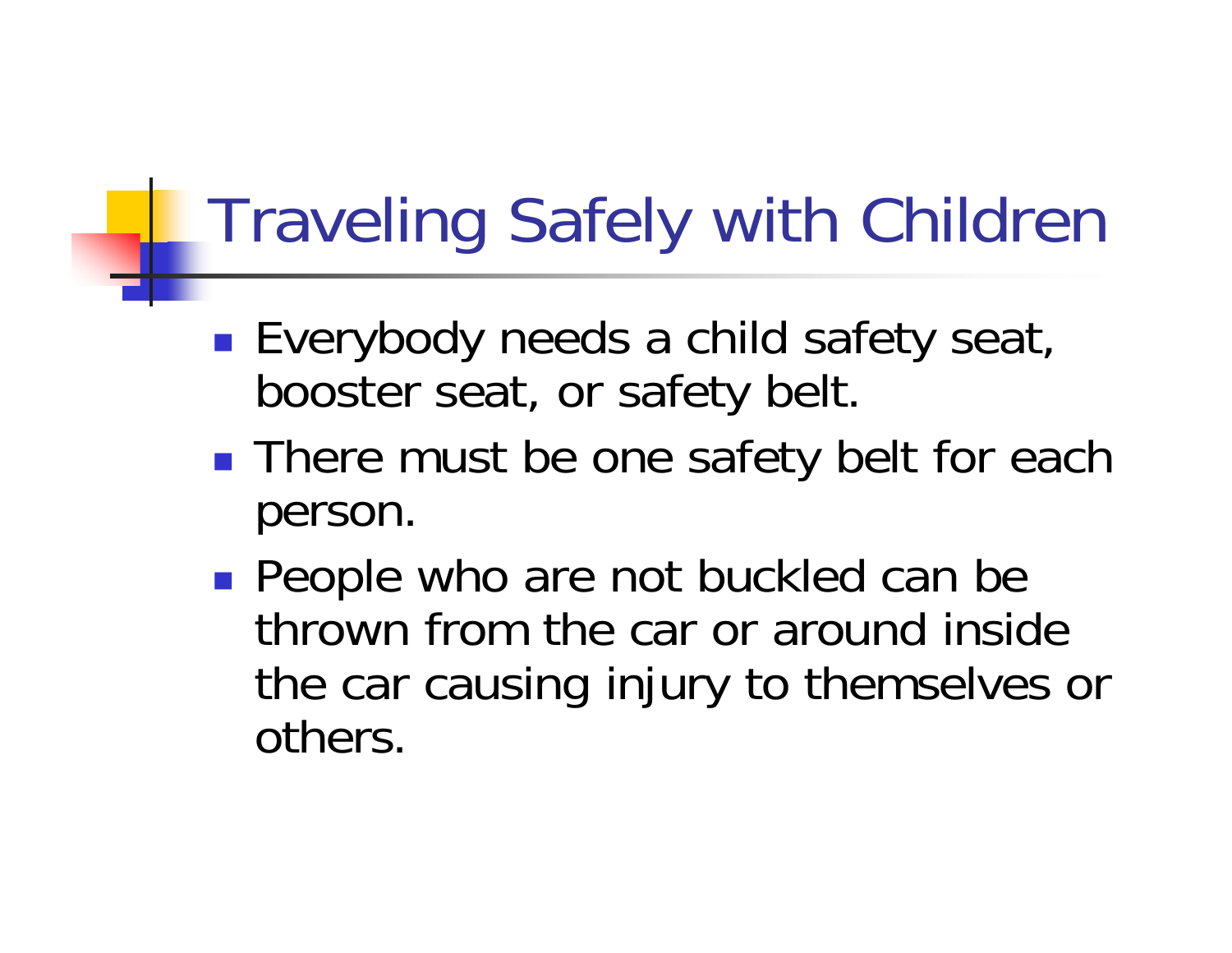### Child Passenger Safety Facts

- **Notor vehicle crashes are the leading cause** of death for children of all races ages 2-14.
- Child safety seats, when properly installed, reduce the risk of death by 71% for infants and 54% for toddlers.
- **In Connecticut, 95% of all child safety seats are improperly installed.**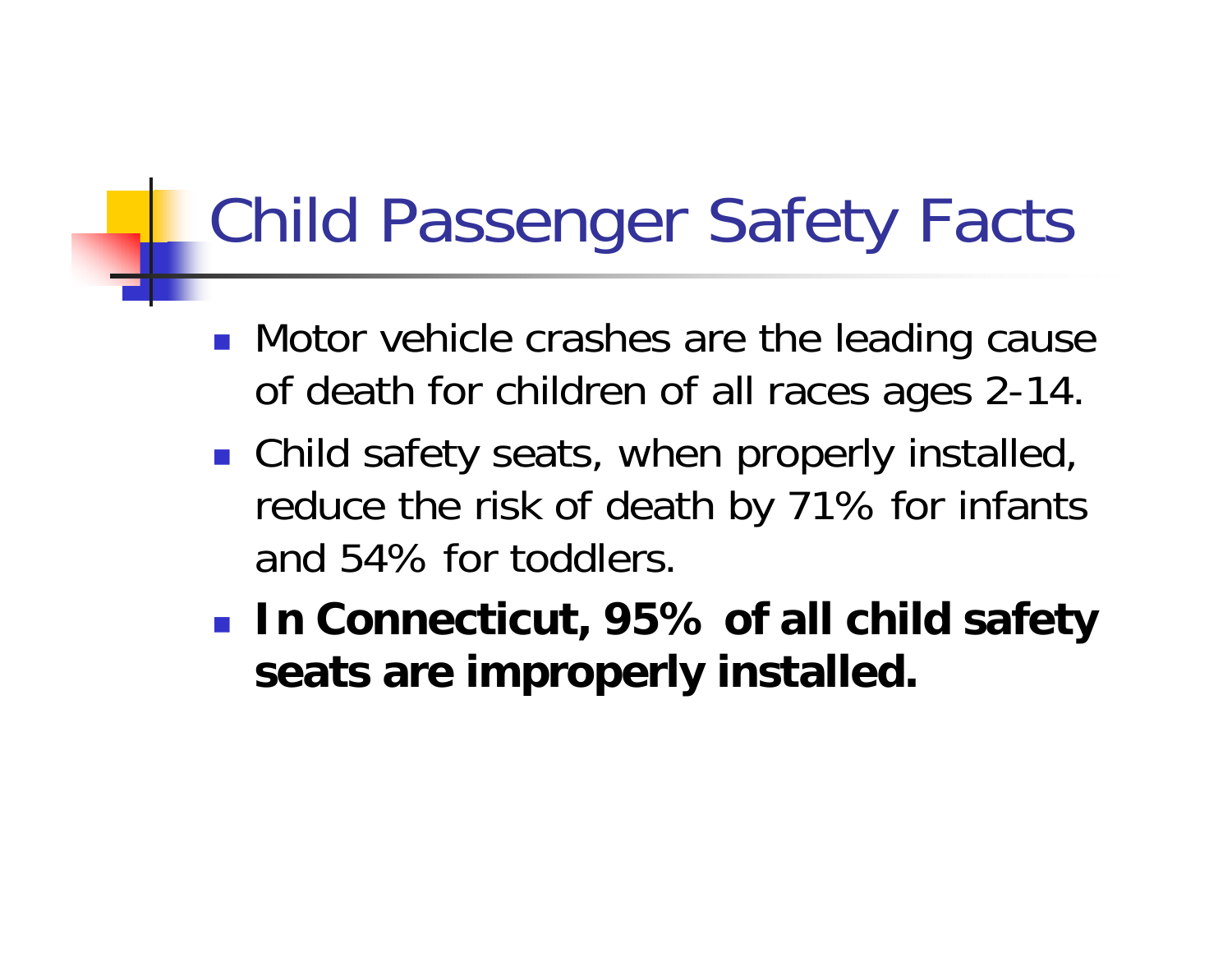#### Getting started…

- $\overline{\phantom{a}}$  **The child safety seat you choose should fit the age, weight and length of your child.**
- **Not every seat fits every vehicle.**
- **It is recommended that you know the history of the seat. Buying or borrowing a seat without knowing if it has been involved in a previous crash, recalled or has all of its parts can be dangerous.**
- **READ both the seat and vehicle manufacturer instruction manuals.**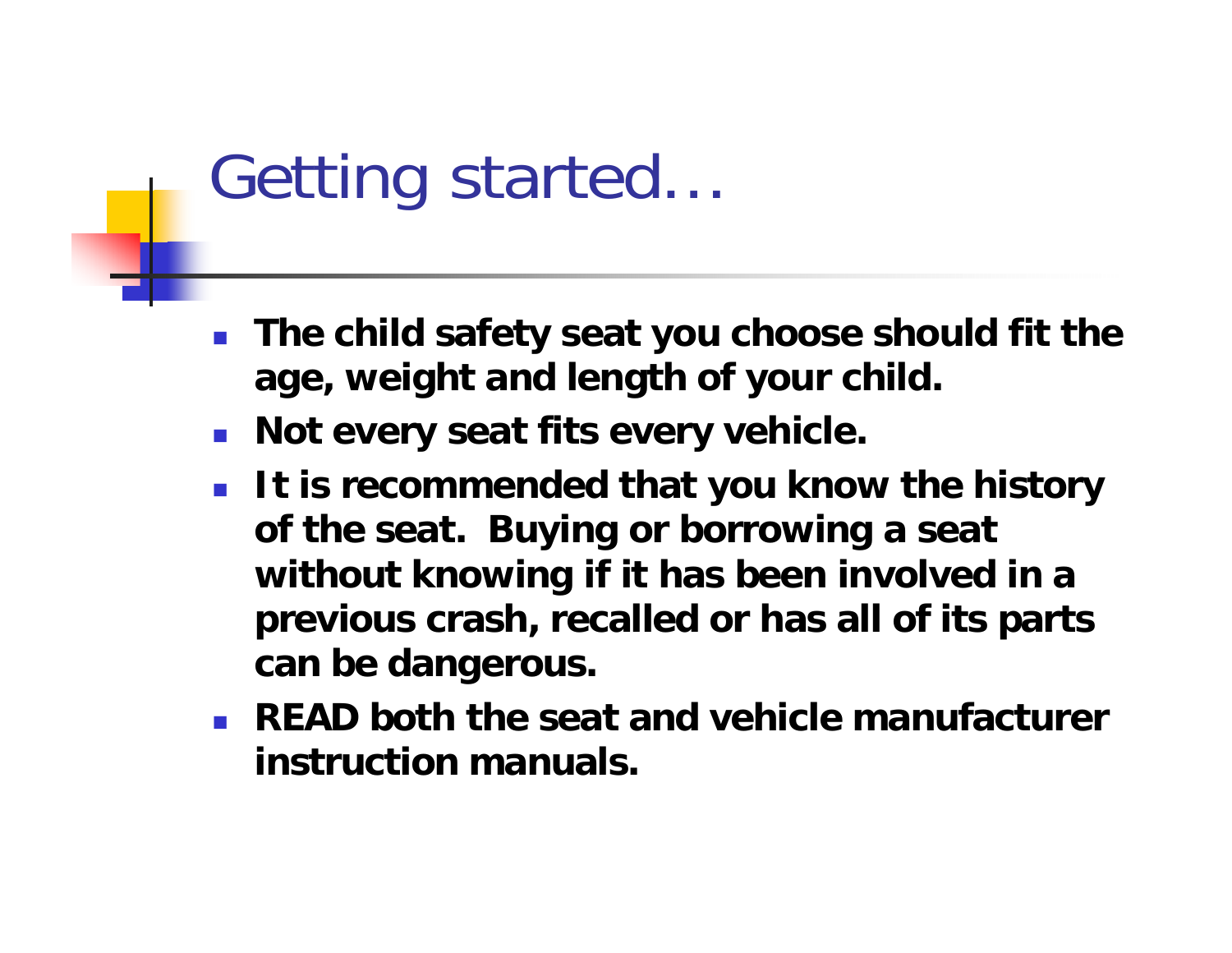#### Safety Issues

- **If the registration card was not returned upon purchase, the owner of the seat may not be aware of a seat recall. Call the manufacturer or register the seat online.**
- **Many parents install or attach toys, window shades and mirrors which may disengage and hurt the child.**
- **No one seat is best, the "best" seat is the one that fits your child and can be installed correctly in your vehicle.**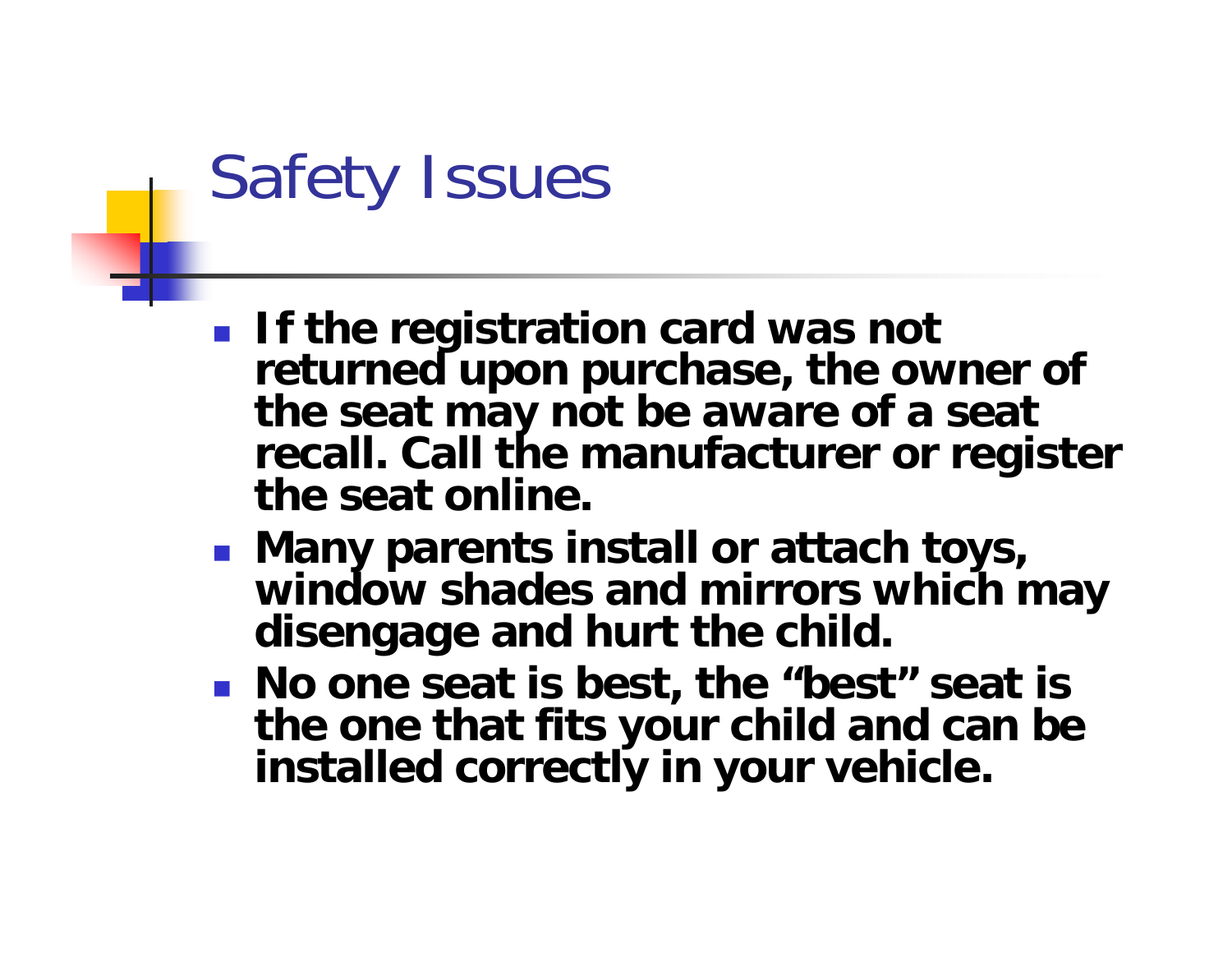# #1 Infant Seats(rear facing)

- **Designed for newborns and infants between 5 – 20 pounds, some may be larger or smaller.**
- **Safest position is in the middle of the back seat.**
- **Safety seat should not move more than 1" from side to side (near the seatbelt) and should rock slightly from front to back.**
- **No part of the infant seat should touch the rear of a front seat.**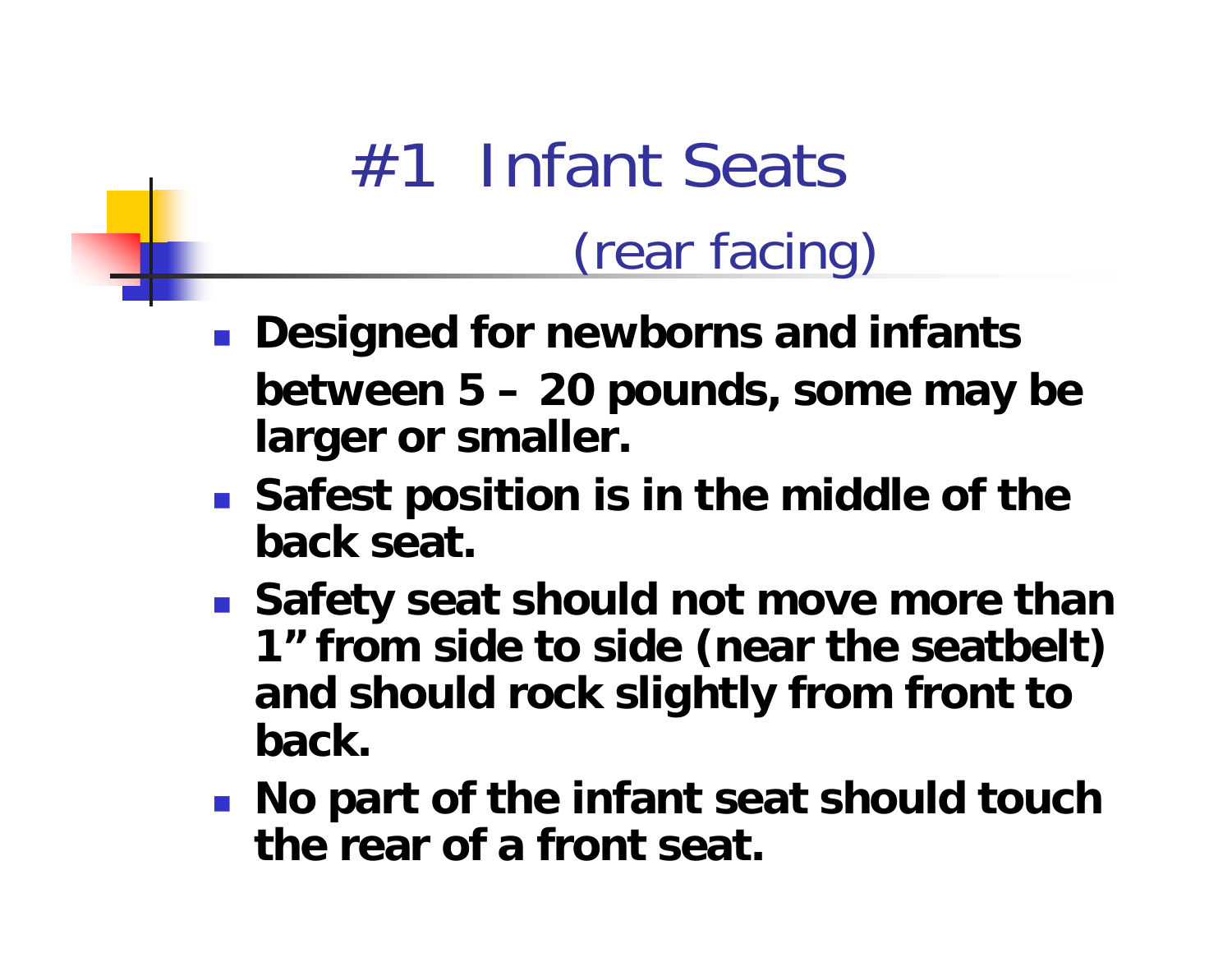# #2 Convertible Seats(rear or forward facing)

- $\mathbb{R}^3$  **A convertible safety seat is recommended when a child is not yet 12 months of age but is at or above the weight limit of an infant seat.**
- **Some convertible seats have weight limits up to 35 pounds rear-facing and 40+ pounds forward-facing.**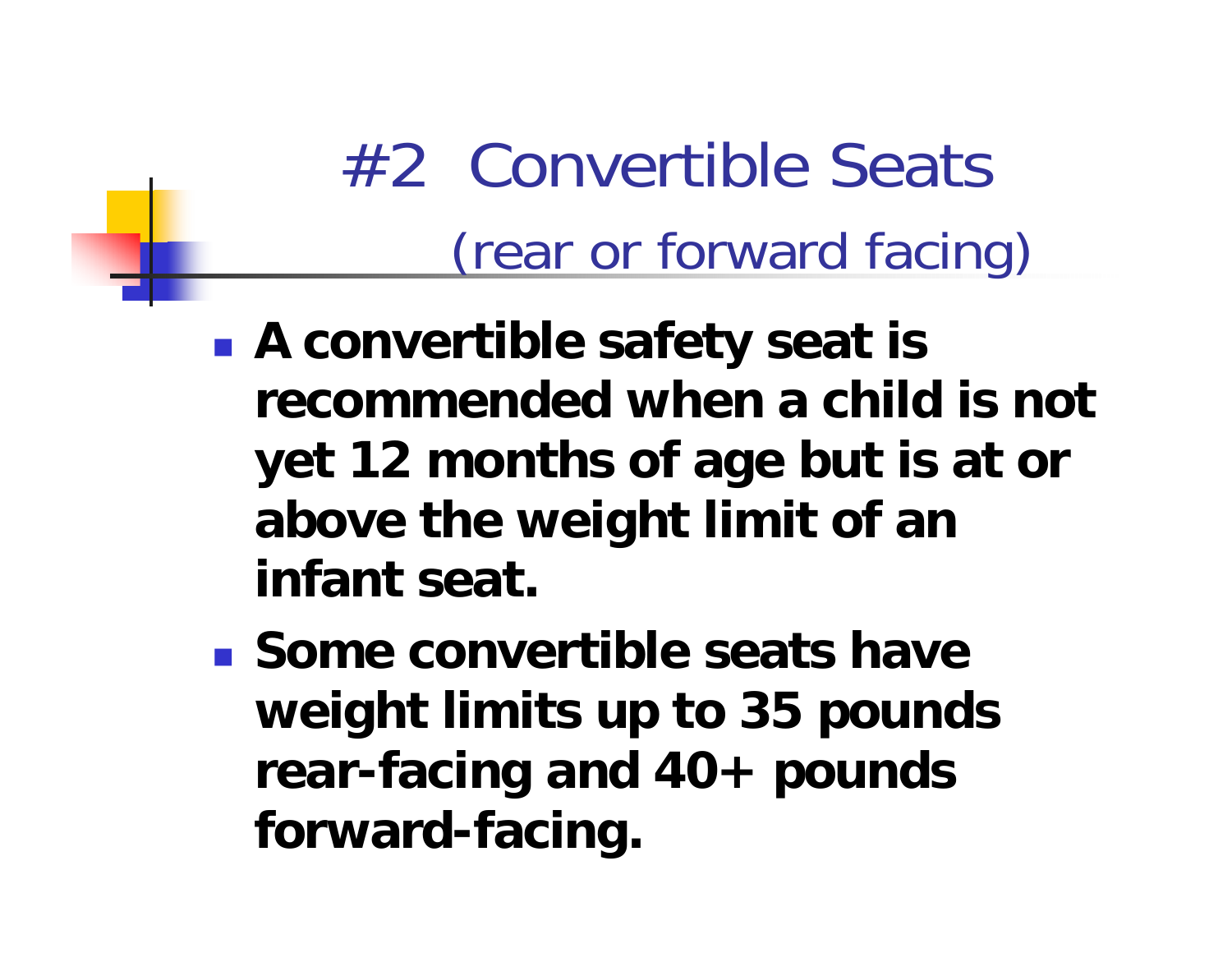#### #3 Booster Seats

- **A belt-positioning booster seat is preferred for children between 40- 100 pounds.**
- **A belt-positioning booster seat is used with both the lap and shoulder belt.**
- **The lap and shoulder belt system alone will not fit most children until they are at least 4'9" and weigh about 80 pounds.**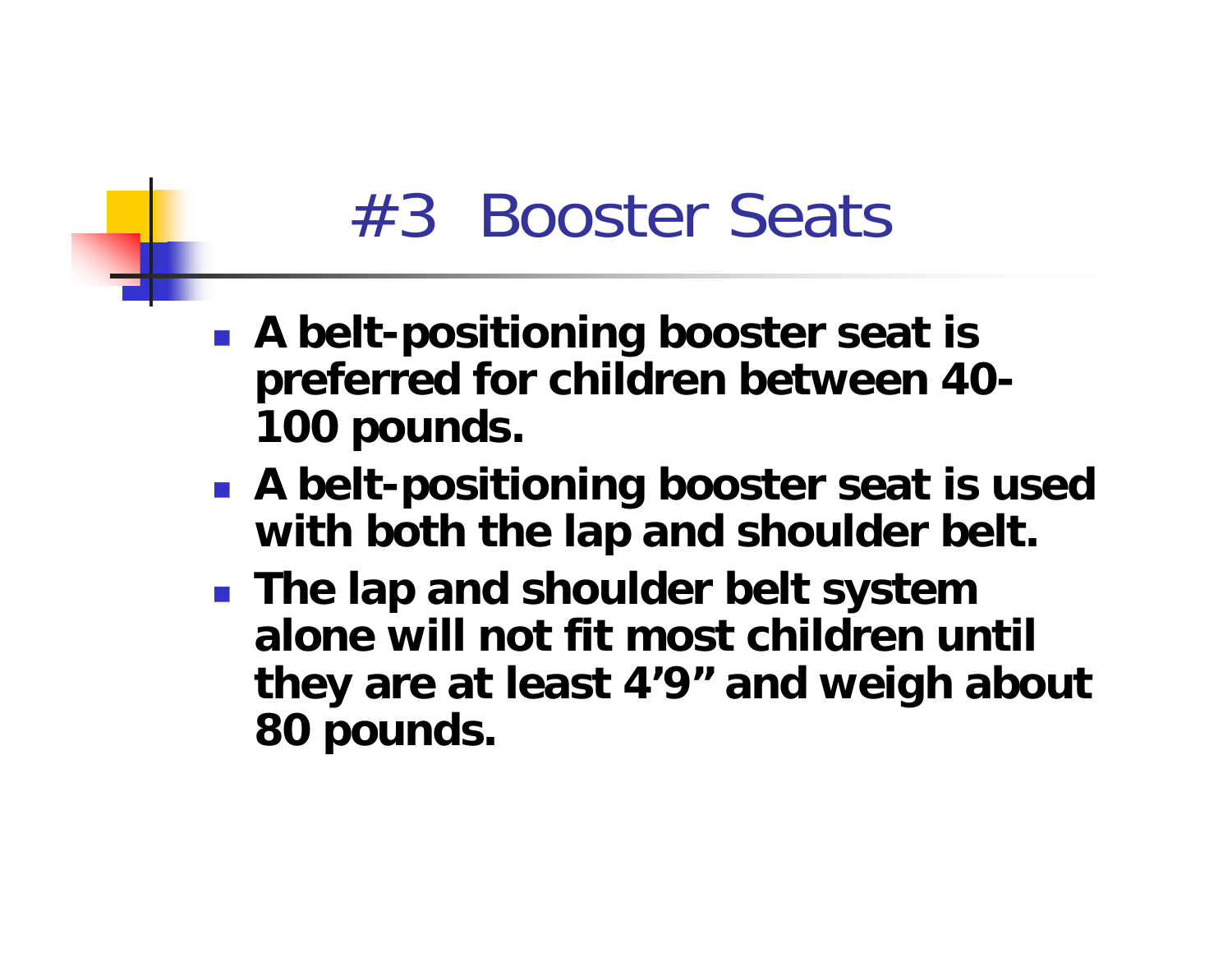#### Connecticut Law

F. **Any person who transports a child under the age of 7, AND weighing less than 60 pounds must provide and require the child to use a restraint system.** 

 **All drivers and front seat passengers who are not covered by the child restraint law must wear safety belts. Children between the ages of 4 and 16 must also use safety belts in the back seat.**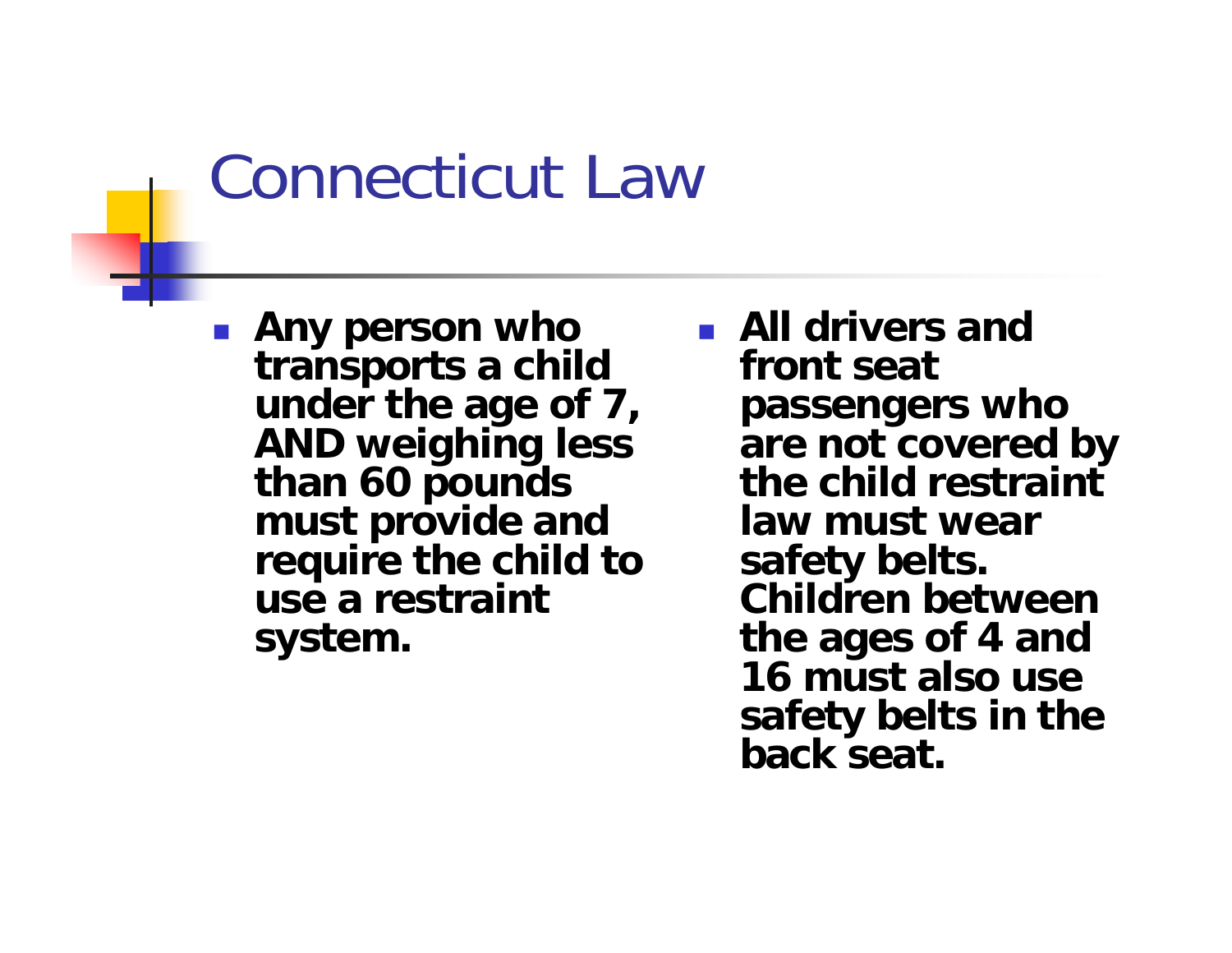## Connecticut Law

- **Infant seats can not be in front of an airbag**
- **Children in booster seats must be secured with a lap and shoulder seat belt**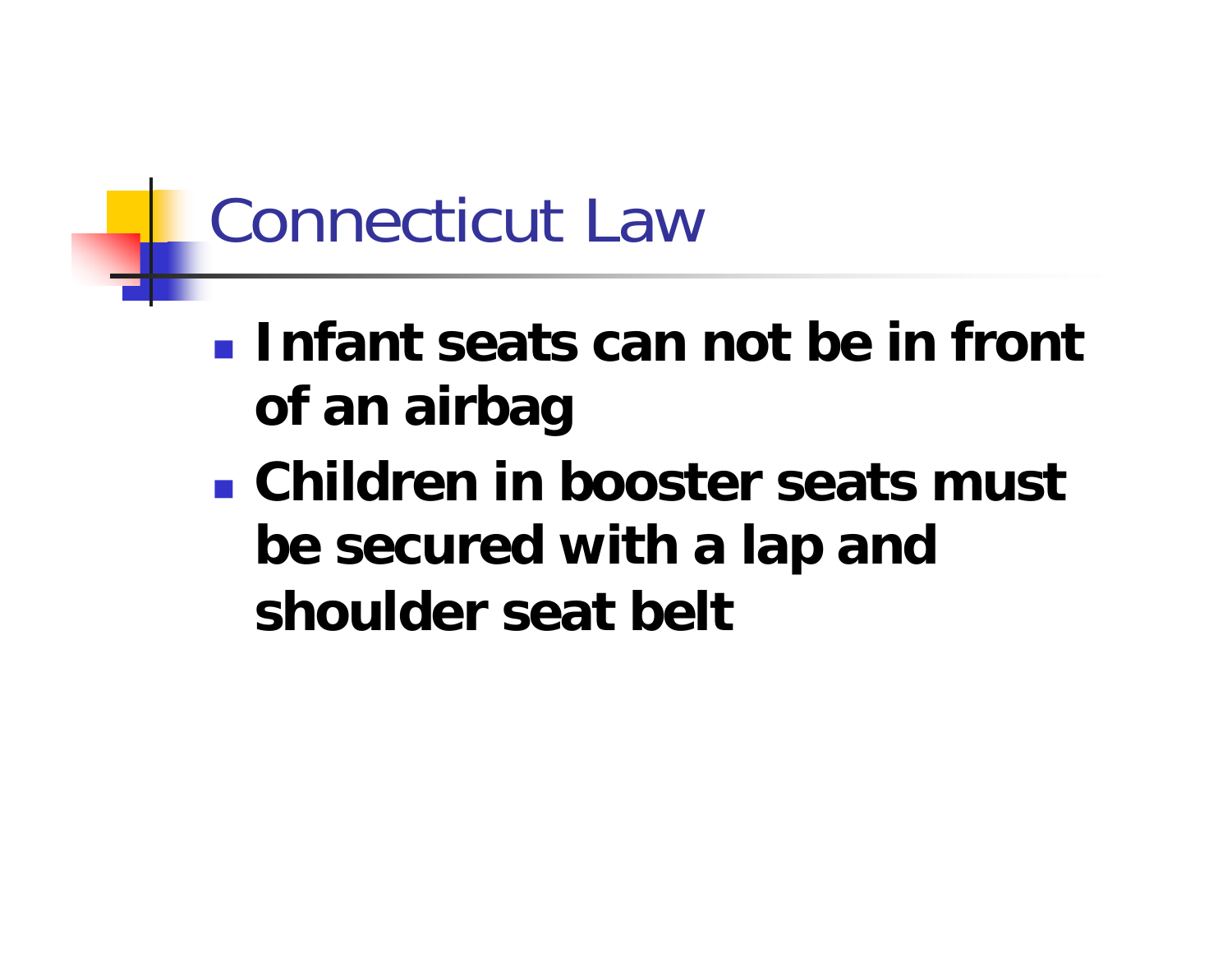# Safety Suggestions

- **If your vehicle has a passenger air bag, it is recommended for children under 13 to ride in the back seat.**
- **Refrain from attaching any item within the passenger compartment by using a suction cup, Velcro, or plastic clips.**
- **Secure and remove all passenger compartment items from being possible projectiles.**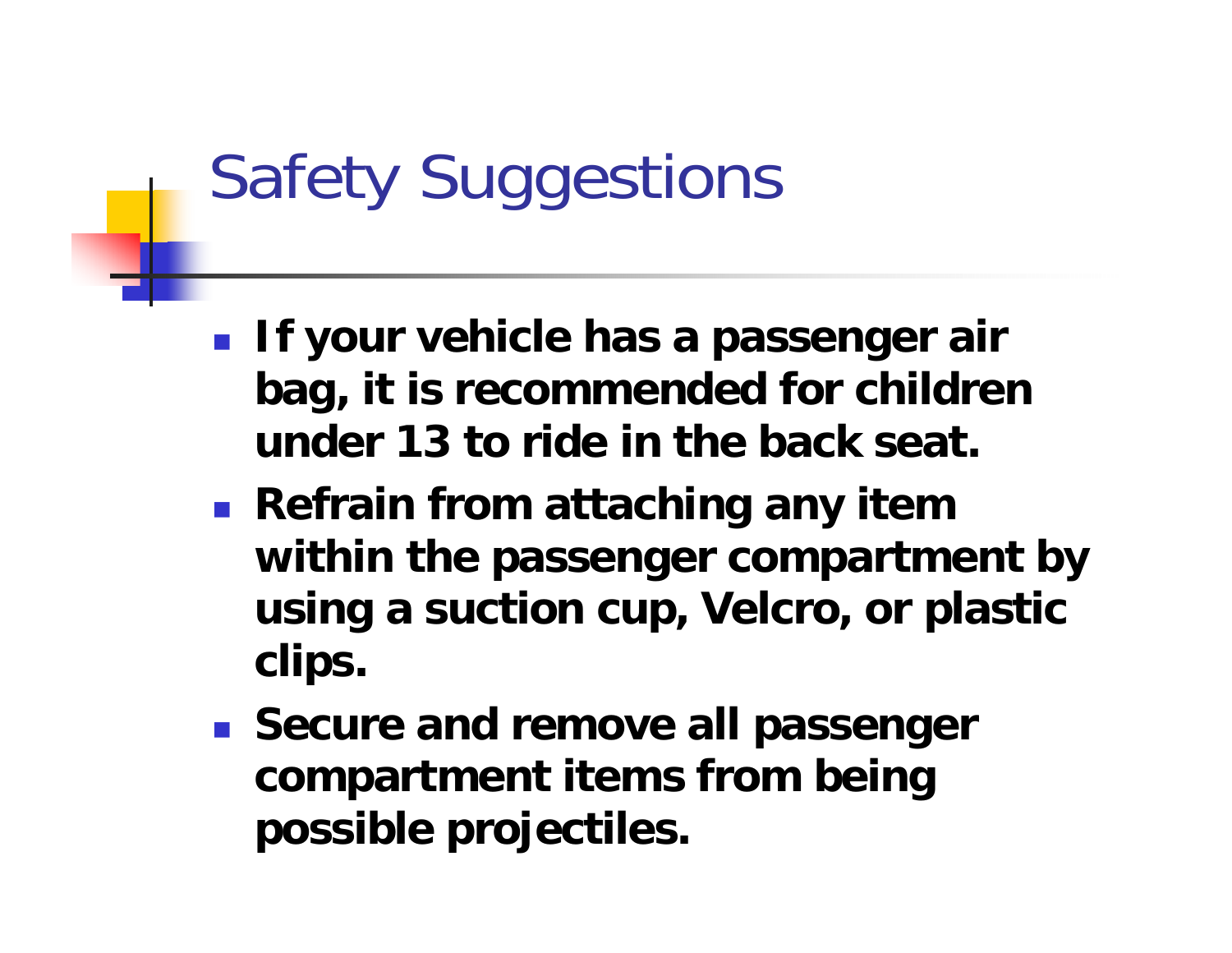# Inspection and Parent Education

- **Once you have installed your child safety seat, you may make an appointment by calling the Simsbury Police Department at 658-3100 to have your seat inspected.**
- **A safety seat technician will check your work and assist you with correcting any errors, if needed.**